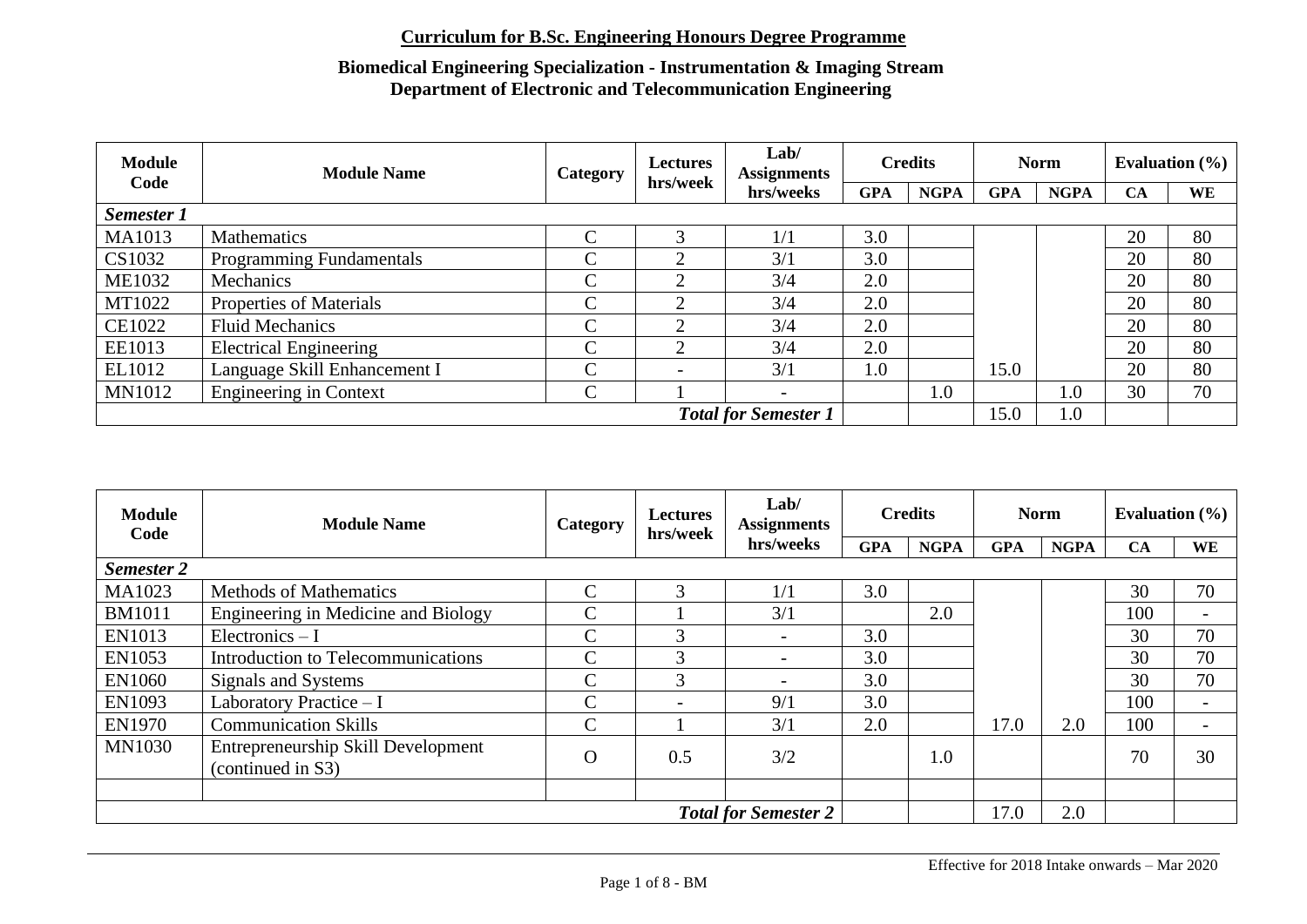| <b>Module Code</b> | <b>Module Name</b>                                         | Category                    | <b>Lectures</b>          | Lab/<br><b>Assignments</b> |            | <b>Credits</b> |            | <b>Norm</b> |           | Evaluation $(\% )$       |
|--------------------|------------------------------------------------------------|-----------------------------|--------------------------|----------------------------|------------|----------------|------------|-------------|-----------|--------------------------|
|                    |                                                            |                             | hrs/week                 | hrs/weeks                  | <b>GPA</b> | <b>NGPA</b>    | <b>GPA</b> | <b>NGPA</b> | <b>CA</b> | WE                       |
| Semester 3         |                                                            |                             |                          |                            |            |                |            |             |           |                          |
| MA2013             | <b>Differential Equations</b>                              | $\mathsf{C}$                | $\overline{2}$           | $\overline{\phantom{a}}$   | 2.0        |                |            |             | 30        | 70                       |
| MA2023             | Calculus                                                   | $\mathsf{C}$                | $\overline{2}$           |                            | 2.0        |                |            |             | 30        | 70                       |
| <b>BM2011</b>      | Human Anatomy and Physiology I                             | $\mathsf{C}$                | 3                        |                            | 3.0        |                |            |             | 30        | 70                       |
| EN2013             | $Electronic - II$                                          | $\mathsf{C}$                | 3                        |                            | 3.0        |                |            |             | 40        | 60                       |
| <b>EN2040</b>      | Random Signals and Processes                               | $\mathsf{C}$                | $\overline{2}$           |                            | 2.0        |                |            |             | 30        | 70                       |
| <b>EN2030</b>      | <b>Fundamentals of Computer Organization</b><br>and Design | $\mathsf{C}$                | 3                        |                            | 3.0        |                |            |             | 50        | 50                       |
| <b>EN2090</b>      | Laboratory Practice - II                                   | $\mathsf{C}$                | $\overline{\phantom{a}}$ | 9/1                        | 3.0        |                |            |             | 100       | $\overline{\phantom{0}}$ |
| EE2093             | Theory of Electricity                                      | $\mathsf{C}$                | $\overline{2}$           |                            | 2.0        |                | 20.0       |             | 30        | 70                       |
| <b>ME1822</b>      | <b>Basic Engineering Thermodynamics</b>                    | E                           | 1.5                      | 3/2                        | 2.0        |                |            |             | 30        | 70                       |
| <b>ME2122</b>      | <b>Engineering Drawing and Computer Aided</b><br>Modelling | E                           | $\overline{2}$           | 3/1                        | 3.0        |                | 2.0        |             | 100       | $\overline{0}$           |
| <b>EN2532</b>      | Robot Design and Competition                               | $\Omega$                    | 1.5                      | 3/1                        | 2.5        |                |            |             | 60        | 40                       |
| <b>MN1030</b>      | Entrepreneurship Skill Development<br>(continued from S2)  | $\Omega$                    | 0.5                      | 3/2                        |            | 1.0            |            |             | 70        | 30                       |
|                    |                                                            | <b>Total for Semester 3</b> |                          |                            | 22.0       |                |            |             |           |                          |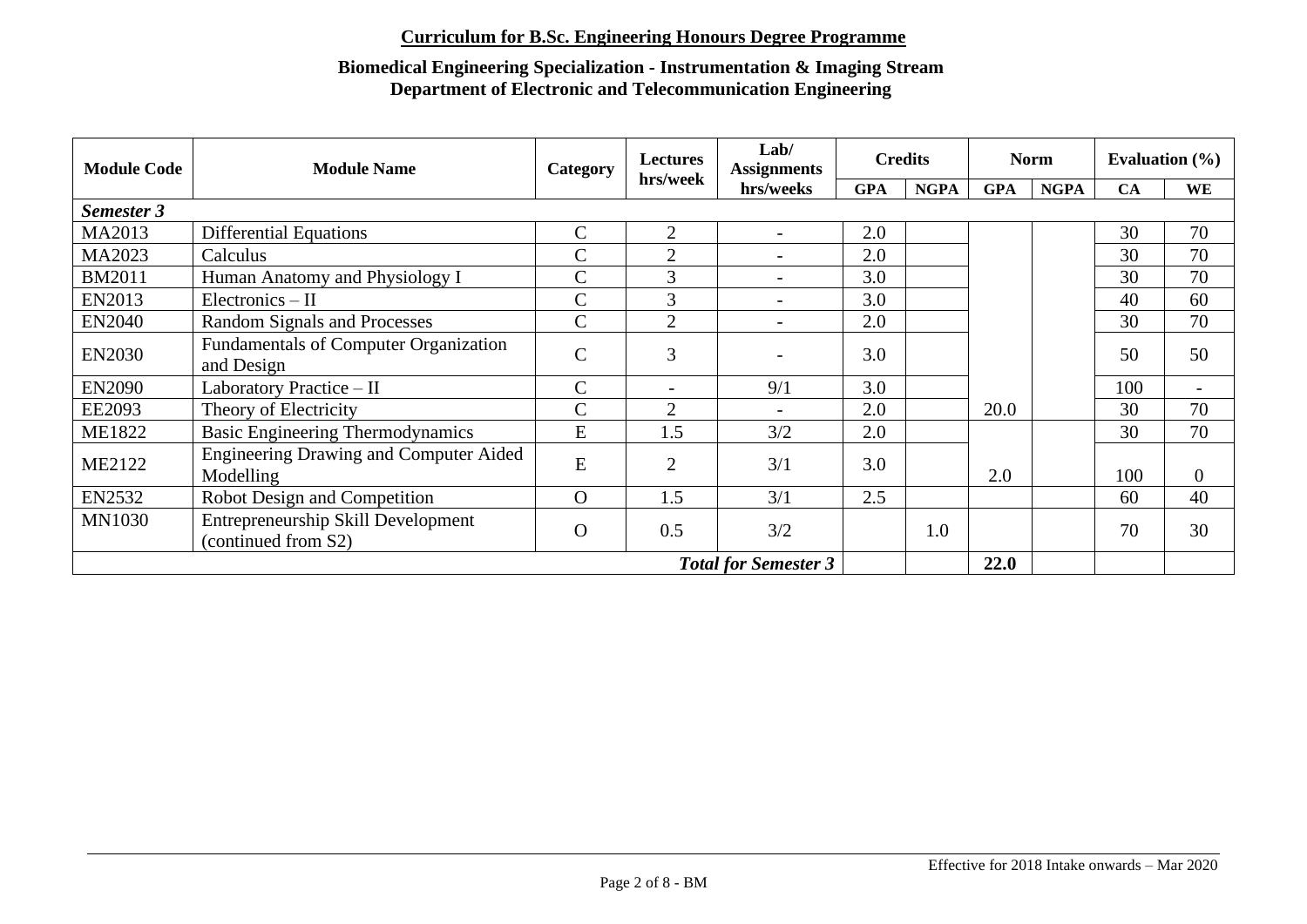| <b>Module</b> |                                                               |                         | <b>Lectures</b>          | Lab/                            |            | <b>Credits</b> |            | <b>Norm</b> | Evaluation $(\% )$ |                          |
|---------------|---------------------------------------------------------------|-------------------------|--------------------------|---------------------------------|------------|----------------|------------|-------------|--------------------|--------------------------|
| Code          | <b>Module Name</b>                                            | Category                | hrs/week                 | <b>Assignments</b><br>hrs/weeks | <b>GPA</b> | <b>NGPA</b>    | <b>GPA</b> | <b>NGPA</b> | CA                 | <b>WE</b>                |
| Semester 4    |                                                               |                         |                          |                                 |            |                |            |             |                    |                          |
| MA2033        | Linear Algebra                                                | $\overline{C}$          | $\overline{2}$           |                                 | 2.0        |                |            |             | 30                 | 70                       |
| <b>BM2020</b> | Human Anatomy and Physiology II                               | $\mathsf{C}$            | $\overline{2}$           | 3/2                             | 2.5        |                |            |             | 30                 | 70                       |
| <b>BM2101</b> | Analysis of Physiological Systems                             | $\overline{C}$          | $\overline{2}$           | 3/1                             | 3.0        |                |            |             | 40                 | 60                       |
| <b>BM2900</b> | <b>Field Visit</b>                                            | $\mathcal{C}$           | $\overline{\phantom{0}}$ |                                 |            | 1.0            |            |             | 100                | $\overline{\phantom{a}}$ |
| EN2110        | $Electronic - III$                                            | $\mathbf C$             | 3                        | 3/1                             | 4.0        |                |            |             | 40                 | 60                       |
| <b>EN2083</b> | Electromagnetics                                              | $\mathbf C$             | 3                        | 3/1                             | 4.0        |                |            |             | 40                 | 60                       |
| <b>EN2570</b> | <b>Digital Signal Processing</b>                              | $\mathbf C$             | $\overline{2}$           | 3/1                             | 3.0        |                | 18.5       | 1.0         | 40                 | 60                       |
| <b>EN2550</b> | Fundamentals of Image Processing and<br><b>Machine Vision</b> | E                       | $\overline{2}$           | 3/1                             | 3.0        |                |            |             | 40                 | 60                       |
| <b>EN2560</b> | <b>Internet of Things Design and Competition</b>              | $\overline{\mathbf{E}}$ |                          | 3/1                             | 2.0        |                |            |             | 70                 | 30 <sup>°</sup>          |
| CS2022        | Data Structures and Algorithms                                | ${\bf E}$               | 2.0                      | 3/2                             | 2.5        |                |            |             | 40                 | 60                       |
| CS2832        | <b>Modular Software Development</b>                           | ${\bf E}$               | 2.0                      | 3/2                             | 2.5        |                |            |             | 50                 | 50                       |
| MA2053        | <b>Graph Theory</b>                                           | E                       | 2.0                      |                                 | 2.0        |                | 2.0        |             | 30                 | 70                       |
| <b>MN2010</b> | <b>Entrepreneurial Leadership</b>                             | $\Omega$                | 1.5                      | 3/2                             | 2.0        |                |            |             | 50                 | 50                       |
|               | <b>Total for Semester 4</b>                                   |                         |                          |                                 |            |                |            | 1.0         |                    |                          |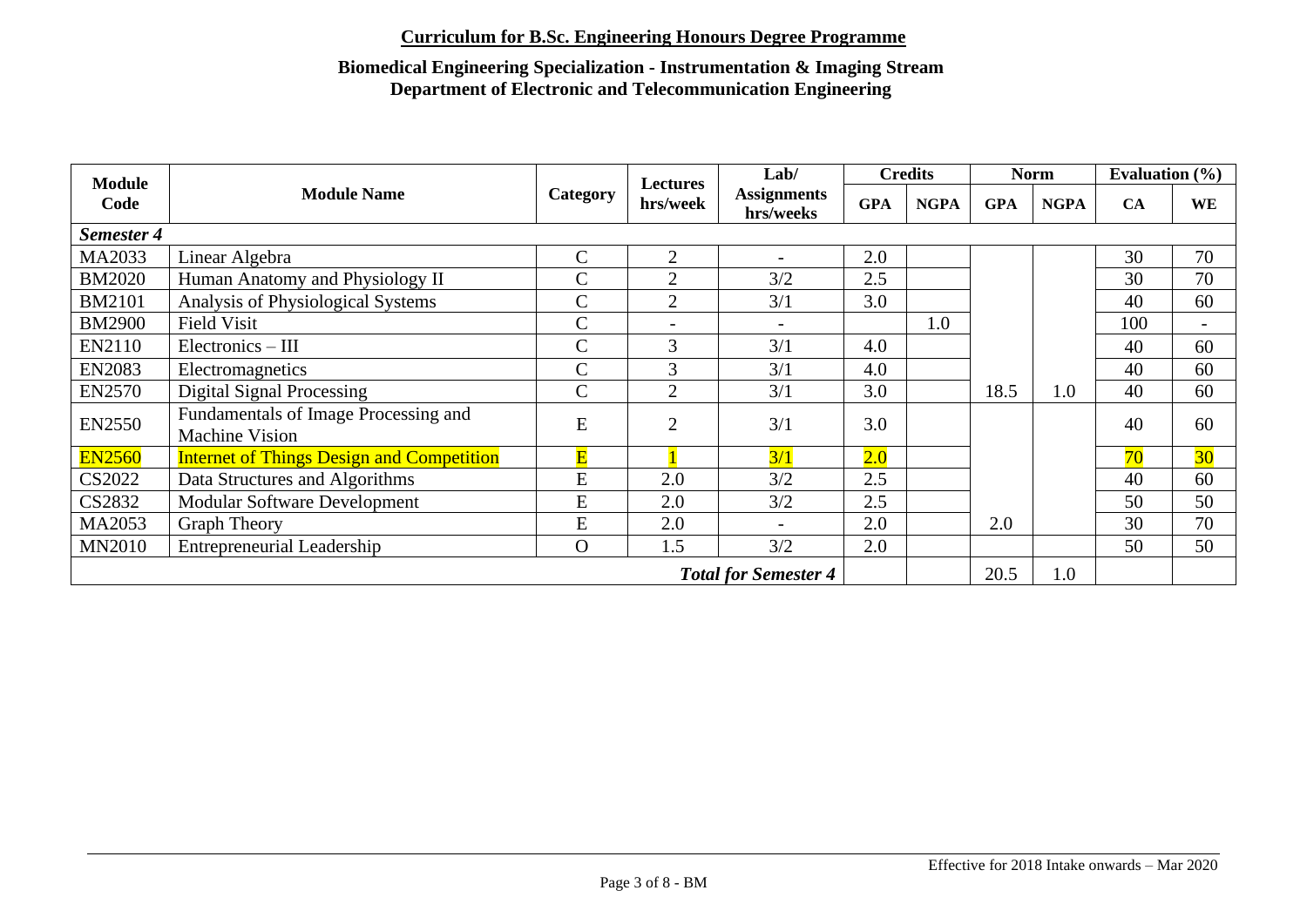| <b>Module</b><br>Code      | <b>Module Name</b>                        | Category                | <b>Lectures</b><br>hrs/week | Lab/<br><b>Assignments</b>           |                  | <b>Credits</b> |            | <b>Norm</b>    | Evaluation $(\% )$ |                          |
|----------------------------|-------------------------------------------|-------------------------|-----------------------------|--------------------------------------|------------------|----------------|------------|----------------|--------------------|--------------------------|
|                            |                                           |                         |                             | hrs/weeks                            | <b>GPA</b>       | <b>NGPA</b>    | <b>GPA</b> | <b>NGPA</b>    | CA                 | WE                       |
| Semester 5                 |                                           |                         |                             |                                      |                  |                |            |                |                    |                          |
| <b>BM3121</b>              | Medical Imaging                           | $\mathsf{C}$            | $\mathfrak{Z}$              | 3/1                                  | 4.0              |                |            |                | 40                 | 60                       |
| <b>EN3030</b>              | <b>Circuits and Systems Design</b>        | $\overline{C}$          | 3                           | 3/1                                  | 4.0              |                |            |                | 50                 | 50                       |
| EN3143                     | <b>Electronic Control Systems</b>         | $\overline{C}$          | $\overline{2}$              | 3/1                                  | 3.0              |                | 11.0       |                | 40                 | 60                       |
| EN3023                     | <b>Electronic Design Realization</b>      | $\overline{E}$          | $\overline{2}$              | 3/1                                  | 3.0              |                |            |                | 40                 | 60                       |
| CS3032                     | <b>Computer Networks</b>                  | $\overline{E}$          | $\overline{2}$              | 3/1                                  | 3.0              |                | 3.0        |                | 40                 | 60                       |
| MA3013                     | <b>Applied Statistics</b>                 | $\overline{E}$          | $\overline{2}$              | $\overline{\phantom{a}}$             | 2.0              |                |            |                | 30                 | 70                       |
| MA3023                     | <b>Numerical Methods</b>                  | $\overline{E}$          | $\overline{2}$              | $\overline{\phantom{a}}$             | 2.0              |                | 2.0        |                | 30                 | 70                       |
| MN3042                     | Business Economics & Financial Accounting | E                       | $\overline{3}$              | $\sim$                               | 3.0              |                |            |                | 30                 | 70                       |
| MN3052                     | Industrial Management & Marketing         | $\overline{E}$          | 2.5                         | 3/2                                  | 3.0              |                | 3.0        |                | 30                 | 70                       |
| <b>MN3010</b>              | Multidisciplinary Design, Innovation and  |                         |                             |                                      |                  |                |            |                |                    |                          |
|                            | <b>Venture Creation</b>                   | $\Omega$                | 1.5                         | 3/2                                  | 2.0              |                |            |                | 50                 | 50                       |
|                            |                                           |                         |                             | <b>Total for Semester 5</b>          |                  |                | 19.0       | $\overline{a}$ |                    |                          |
| <b>Industrial Training</b> |                                           |                         |                             |                                      |                  |                |            |                |                    |                          |
| <b>BM3990</b>              | <b>Industrial Training</b>                | $\mathbf C$             |                             | $\overline{a}$                       |                  | 6.0            |            | 6.0            | 100                | $\overline{a}$           |
|                            |                                           |                         |                             | <b>Total for Industrial Training</b> |                  |                |            | 6.0            |                    |                          |
| Semester 6                 |                                           |                         |                             |                                      |                  |                |            |                |                    |                          |
| <b>BM3180</b>              | Scientific Communications for BME         | $\mathbf C$             | $\mathbf{1}$                | 3/1                                  | 2.0              |                |            |                | 100                | $\overline{a}$           |
| <b>BM3190</b>              | <b>Biostatistics and Ethics for BME</b>   | $\overline{C}$          | $\overline{a}$              | 3/1                                  |                  | 1.0            |            |                | 100                | $\overline{a}$           |
| <b>EN3900</b>              | Seminar                                   | $\overline{E}$          | $\overline{2}$              | $\overline{\phantom{a}}$             |                  | 2.0            | 2.0        | 3.0            | 100                | $\overline{\phantom{a}}$ |
| DE1XXX                     | <b>Humanities Electives I</b>             | E                       | $\overline{2}$              |                                      | 2.0              |                |            |                |                    |                          |
| DE2XXX                     | Humanities Elective II                    | $\overline{E}$          | $\overline{2}$              |                                      | 2.0              |                | 4.0        |                |                    |                          |
| EN3110                     | <b>Electronic Devices</b>                 | $\overline{E}$          | $\overline{2}$              | 3/1                                  | 3.0              |                |            |                | 40                 | 60                       |
| <b>EN3240</b>              | <b>Embedded Systems Engineering</b>       | $\overline{E}$          | $\overline{2}$              | 3/1                                  | 3.0              |                |            |                | 100                |                          |
| <b>EN3532</b>              | <b>Electronic Instrumentation</b>         | $\overline{E}$          | $\overline{2}$              | 3/1                                  | 3.0              |                |            |                | 50                 | 50                       |
| <b>EN3370</b>              | <b>Traffic Engineering</b>                | E                       | $\overline{2}$              | 3/1                                  | 3.0              |                |            |                | 50                 | 50                       |
| <b>EN3210</b>              | Self Initiated Innovation                 | $\overline{E}$          | $\overline{\phantom{0}}$    |                                      | $\overline{3.0}$ |                |            |                | 100                |                          |
| <b>EN3250</b>              | <b>Internet of Things</b>                 | $\overline{\mathbf{E}}$ | $\overline{2}$              | 3/1                                  | 3.0              |                | 3.0        |                | 50                 | 50                       |
|                            |                                           |                         |                             | <b>Total for Semester 6</b>          |                  |                | 9.0        | 3.0            |                    |                          |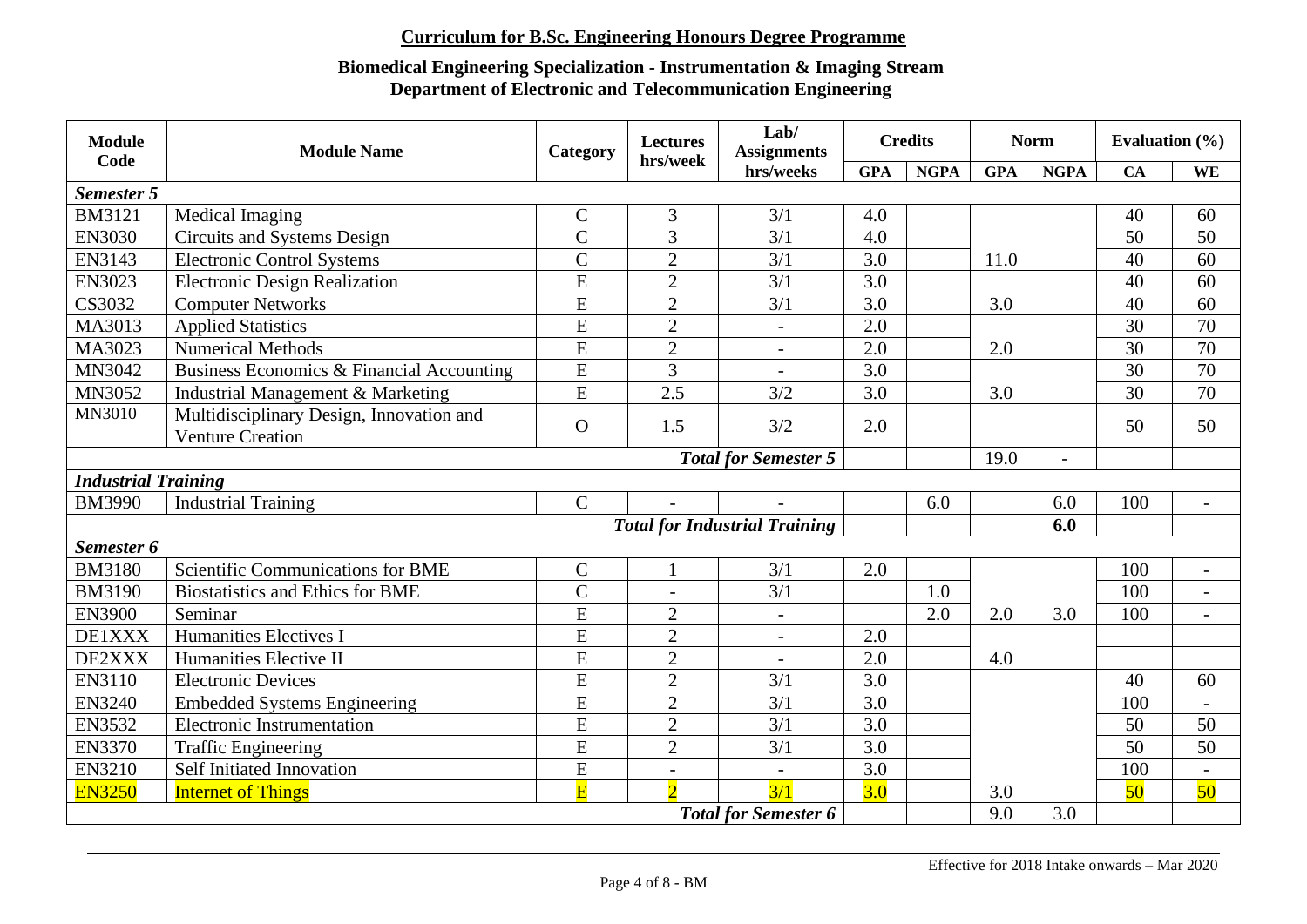| <b>Module</b><br>Code | <b>Module Name</b>                                    | Category                | <b>Lectures</b><br>hrs/week | Lab/<br><b>Assignments</b> |            | <b>Credits</b> |             | <b>Norm</b> | Evaluation $(\% )$ |                          |
|-----------------------|-------------------------------------------------------|-------------------------|-----------------------------|----------------------------|------------|----------------|-------------|-------------|--------------------|--------------------------|
|                       |                                                       |                         |                             | hrs/weeks                  | <b>GPA</b> | <b>NGPA</b>    | <b>GPA</b>  | <b>NGPA</b> | <b>CA</b>          | WE                       |
| <b>Semester 7</b>     |                                                       |                         |                             |                            |            |                |             |             |                    |                          |
| <b>BM4200</b>         | Research Project*                                     | $\mathbf C$             | $\blacksquare$              |                            | 4.0        |                |             |             | 100                | $\overline{\phantom{a}}$ |
| <b>BM4111</b>         | Medical Electronics & Instrumentation                 | $\overline{C}$          | $\overline{2}$              | 3/1                        | 3.0        |                | 7.0         |             | 50                 | 50                       |
| BM4151                | <b>Biosignal Processing</b>                           | E                       | $\overline{2}$              | 3/1                        | 3.0        |                |             |             | 50                 | 50                       |
| <b>BM4301</b>         | <b>Medical Image Processing</b>                       | E                       | $\overline{2}$              | 3/1                        | 3.0        |                |             |             | 50                 | 50                       |
| <b>BM4321</b>         | <b>Genomic Signal Processing</b>                      | $\overline{E}$          | $\mathbf{2}$                | 3/1                        | 3.0        |                | 3.0         |             | 50                 | 50                       |
| <b>EN4020</b>         | <b>Advanced Digital Systems</b>                       | $\overline{\mathbf{E}}$ | $\overline{2}$              | 3/1                        | 3.0        |                |             |             | 100                |                          |
| <b>EN3370</b>         | <b>Traffic Engineering</b>                            | $\overline{\mathbf{E}}$ | $\overline{2}$              | 3/1                        | 3.0        |                |             |             | 50                 | 50                       |
| EN4603                | Digital IC Design                                     | E                       | $\overline{2}$              | 3/1                        | 3.0        |                |             |             | 50                 | 50                       |
| EN4213                | <b>Power Electronics</b>                              | $\overline{E}$          | $\overline{2}$              | 3/1                        | 3.0        |                |             |             | 50                 | 50                       |
| EN4553                | <b>Machine Vision</b>                                 | E                       | $\overline{2}$              | 3/1                        | 3.0        |                |             |             | 50                 | 50                       |
| EN4563                | <b>Robotics</b>                                       | E                       | $\overline{2}$              | 3/1                        | 3.0        |                | $A^\dagger$ |             | 50                 | 50                       |
| MA4013                | <b>Linear Models and Multivariate Statistics</b>      | E                       | 3                           | $\blacksquare$             | 3.0        |                |             |             | 30                 | 70                       |
| MA4033                | <b>Time Series and Stochastic Processes</b>           | $\overline{E}$          | 3                           |                            | 3.0        |                |             |             | 30                 | 70                       |
| MA4023                | <b>Operational Research</b>                           | E                       | 3                           |                            | 3.0        |                |             |             | 30                 | 70                       |
| MA4043                | <b>Neural Network and Fuzzy Logic</b>                 | E                       | $\overline{3}$              | $\overline{\phantom{a}}$   | 3.0        |                | 3.0         |             | 30                 | 70                       |
| MN4150                | Project Management                                    | $\overline{E}$          | $\overline{2}$              |                            | 2.0        |                |             |             | 50                 | 50                       |
| MN4062                | Organizational Behaviour and Management               | E                       | $\overline{2}$              |                            | 2.0        |                |             |             | 30                 | 70                       |
| MN4132                | <b>Consumer and Industrial Marketing</b>              | E                       | $\overline{2}$              | $\blacksquare$             | 2.0        |                |             |             | 30                 | 70                       |
| MN4122                | Human Resource Management and Industrial<br>Relations | E                       | $\overline{2}$              |                            | 2.0        |                |             |             | 30                 | 70                       |
| MN4042                | <b>Technology Management</b>                          | E                       | $\overline{2}$              | $\overline{\phantom{a}}$   | 2.0        |                |             |             | 30                 | 70                       |
| MN4022                | <b>Engineering Economics</b>                          | E                       | $\overline{2}$              |                            | 2.0        |                |             |             | 30                 | 70                       |
| MN4030                | <b>Strategic Enterprise Management</b>                | E                       | 1.5                         | 3/2                        | 2.0        |                |             |             | 40                 | 60                       |
| MN3020                | <b>Entrepreneurship Business Basics</b>               | $\overline{E}$          | $\overline{2}$              | 3/1                        | 3.0        |                | 2.0         |             | 50                 | 50                       |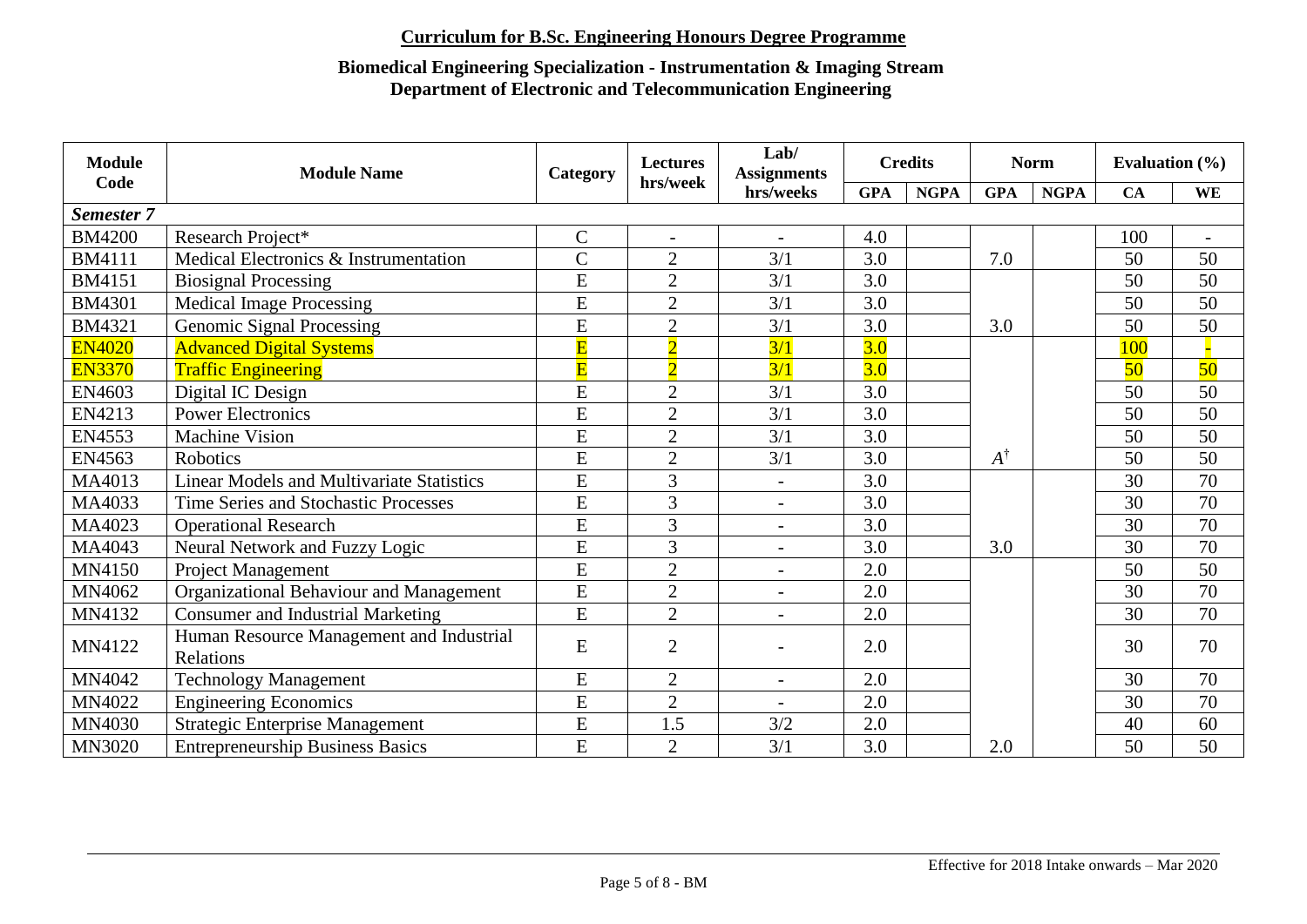| <b>Module</b> | <b>Module Name</b>                                 |              | Lab/<br><b>Credits</b><br><b>Lectures</b><br><b>Assignments</b><br>hrs/week<br><b>NGPA</b><br><b>GPA</b><br>hrs/weeks<br>6.0<br>$\blacksquare$<br>$\overline{\phantom{a}}$<br>$\overline{2}$<br>3/2<br>2.5<br>2.5<br>$\overline{2}$<br>3/2<br>2.5<br>$\overline{2}$<br>3/2<br>$\overline{2}$<br>2.5<br>3/2<br>3.0<br>$\overline{2}$<br>3/1<br>3.0<br>$\overline{2}$<br>3/1<br>$\overline{2}$<br>3.0<br>3/1<br>3.0<br>$\overline{2}$<br>3/1<br>3.0<br>$\overline{2}$<br>3/1<br>3.0<br>$\overline{2}$<br>3/1<br>$\overline{2}$<br>3.0<br>3/1<br>$\overline{2}$<br>3.0<br>3/1<br>$\overline{2}$<br>3.0<br>3/1<br>$\overline{2}$<br>3.0<br>3/1<br>3.0<br>3.0<br>$\overline{\phantom{a}}$<br>3.0<br>3.0<br>$\overline{a}$ | <b>Norm</b> |     |  | Evaluation $(\% )$ |             |     |                          |
|---------------|----------------------------------------------------|--------------|----------------------------------------------------------------------------------------------------------------------------------------------------------------------------------------------------------------------------------------------------------------------------------------------------------------------------------------------------------------------------------------------------------------------------------------------------------------------------------------------------------------------------------------------------------------------------------------------------------------------------------------------------------------------------------------------------------------------|-------------|-----|--|--------------------|-------------|-----|--------------------------|
| Code          |                                                    | Category     |                                                                                                                                                                                                                                                                                                                                                                                                                                                                                                                                                                                                                                                                                                                      |             |     |  | <b>GPA</b>         | <b>NGPA</b> | CA  | <b>WE</b>                |
| Semester 8    |                                                    |              |                                                                                                                                                                                                                                                                                                                                                                                                                                                                                                                                                                                                                                                                                                                      |             |     |  |                    |             |     |                          |
| <b>BM4200</b> | Research Project*                                  | $\mathsf{C}$ |                                                                                                                                                                                                                                                                                                                                                                                                                                                                                                                                                                                                                                                                                                                      |             |     |  | 6.0                |             | 100 | $\overline{\phantom{0}}$ |
| <b>BM4500</b> | <b>Biomechanics</b>                                | E            |                                                                                                                                                                                                                                                                                                                                                                                                                                                                                                                                                                                                                                                                                                                      |             |     |  |                    |             | 50  | 50                       |
| <b>BM4521</b> | <b>Rehabilitation Engineering</b>                  | ${\bf E}$    |                                                                                                                                                                                                                                                                                                                                                                                                                                                                                                                                                                                                                                                                                                                      |             |     |  |                    |             | 40  | 60                       |
| <b>BM4600</b> | <b>Biomaterials</b>                                | E            |                                                                                                                                                                                                                                                                                                                                                                                                                                                                                                                                                                                                                                                                                                                      |             |     |  |                    |             | 40  | 60                       |
| <b>BM4620</b> | Biotechnology                                      | E            |                                                                                                                                                                                                                                                                                                                                                                                                                                                                                                                                                                                                                                                                                                                      |             |     |  | 2.5                |             | 30  | 70                       |
| EN4233        | <b>Industrial Electronics and Automation</b>       | E            |                                                                                                                                                                                                                                                                                                                                                                                                                                                                                                                                                                                                                                                                                                                      |             |     |  |                    |             | 50  | 50                       |
| EN4283        | <b>Electronics Application in Renewable Energy</b> | E            |                                                                                                                                                                                                                                                                                                                                                                                                                                                                                                                                                                                                                                                                                                                      |             |     |  |                    |             | 50  | 50                       |
| EN4430        | Analog IC Design                                   | E            |                                                                                                                                                                                                                                                                                                                                                                                                                                                                                                                                                                                                                                                                                                                      |             |     |  |                    |             | 50  | 50                       |
| EN4333        | Microwave Engineering                              | E            |                                                                                                                                                                                                                                                                                                                                                                                                                                                                                                                                                                                                                                                                                                                      |             |     |  |                    |             | 50  | 50                       |
| <b>EN4393</b> | <b>Information Theory</b>                          | E            |                                                                                                                                                                                                                                                                                                                                                                                                                                                                                                                                                                                                                                                                                                                      |             |     |  |                    |             | 40  | 60                       |
| EN4403        | Mobile Computing                                   | E            |                                                                                                                                                                                                                                                                                                                                                                                                                                                                                                                                                                                                                                                                                                                      |             |     |  |                    |             | 70  | 30                       |
| <b>EN4420</b> | <b>Advanced Signal Processing</b>                  | E            |                                                                                                                                                                                                                                                                                                                                                                                                                                                                                                                                                                                                                                                                                                                      |             |     |  |                    |             | 50  | 50                       |
| <b>EN4573</b> | Pattern Recognition and Machine Intelligence       | ${\bf E}$    |                                                                                                                                                                                                                                                                                                                                                                                                                                                                                                                                                                                                                                                                                                                      |             |     |  |                    |             | 50  | 50                       |
| EN4583        | <b>Advances in Machine Vision</b>                  | E            |                                                                                                                                                                                                                                                                                                                                                                                                                                                                                                                                                                                                                                                                                                                      |             |     |  |                    |             | 50  | 50                       |
| EN4593        | Autonomous Systems                                 | E            |                                                                                                                                                                                                                                                                                                                                                                                                                                                                                                                                                                                                                                                                                                                      |             |     |  | $B^\dagger$        |             | 40  | 60                       |
| MA4013        | <b>Linear Models and Multivariate Statistics</b>   | E            |                                                                                                                                                                                                                                                                                                                                                                                                                                                                                                                                                                                                                                                                                                                      |             |     |  |                    |             | 30  | 70                       |
| MA4033        | Time Series and Stochastic Processes               | ${\bf E}$    |                                                                                                                                                                                                                                                                                                                                                                                                                                                                                                                                                                                                                                                                                                                      |             |     |  |                    |             | 30  | 70                       |
| MA4023        | <b>Operational Research</b>                        | E            | 3.0                                                                                                                                                                                                                                                                                                                                                                                                                                                                                                                                                                                                                                                                                                                  |             | 3.0 |  |                    |             | 30  | 70                       |
| MA4053        | <b>Numerical Analysis for Scientific Computing</b> | E            | 3.0                                                                                                                                                                                                                                                                                                                                                                                                                                                                                                                                                                                                                                                                                                                  |             | 3.0 |  | 3.0                |             | 30  | 70                       |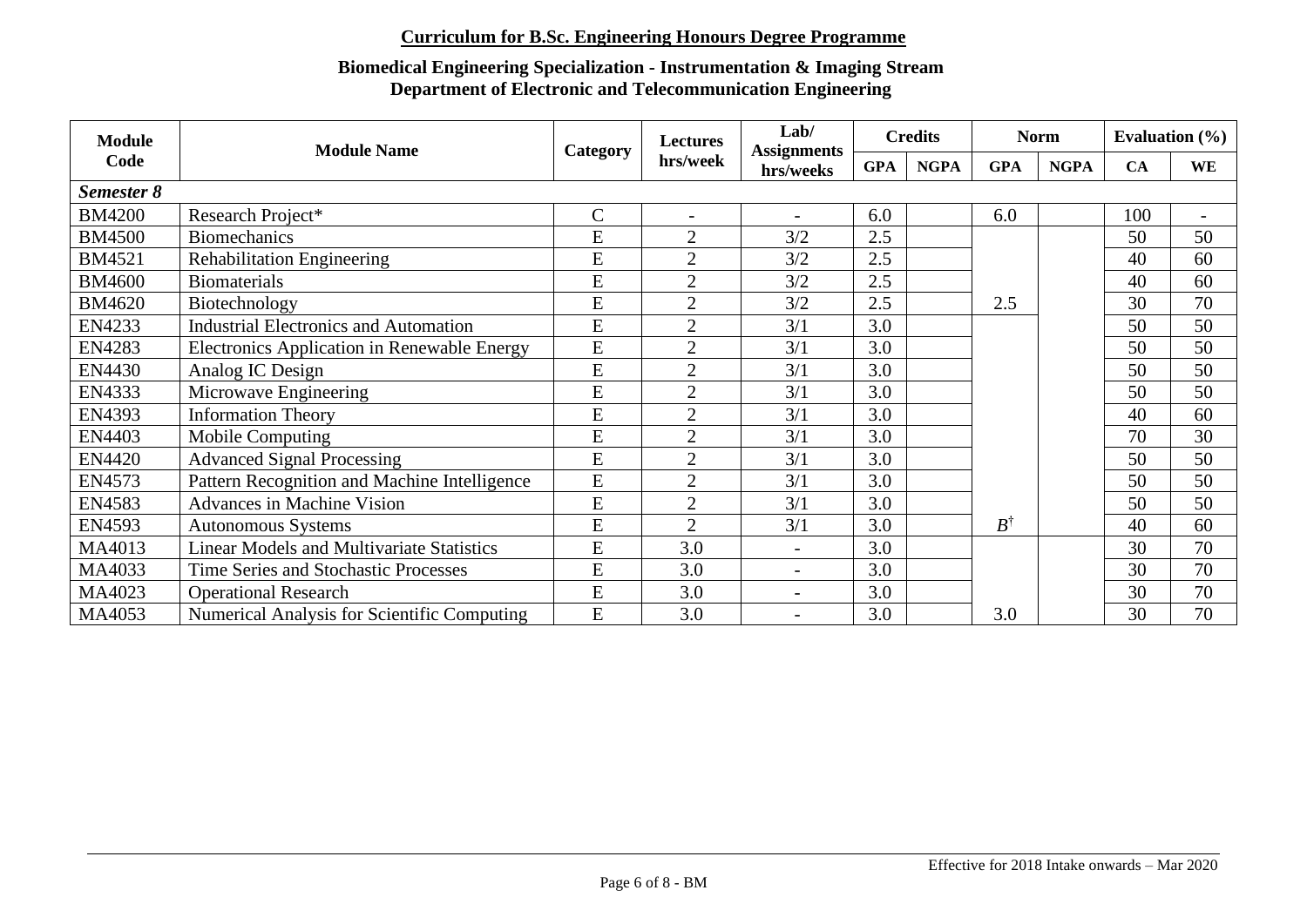### **Biomedical Engineering Specialization - Instrumentation & Imaging Stream Department of Electronic and Telecommunication Engineering**

| <b>Module</b>     | <b>Module Name</b>                          | Category  | <b>Lectures</b> | Lab/<br><b>Assignments</b> |            | <b>Credits</b> |            | <b>Norm</b>              | Evaluation $(\% )$ |    |
|-------------------|---------------------------------------------|-----------|-----------------|----------------------------|------------|----------------|------------|--------------------------|--------------------|----|
| Code              |                                             |           | hrs/week        | hrs/weeks                  | <b>GPA</b> | <b>NGPA</b>    | <b>GPA</b> | <b>NGPA</b>              | <b>CA</b>          | WE |
| Semester 8 (Cont) |                                             |           |                 |                            |            |                |            |                          |                    |    |
| MN4122            | Human Resource Management and Industrial    | E         | 2.0             |                            | 2.0        |                |            |                          | 30                 | 70 |
|                   | Relations                                   |           |                 |                            |            |                |            |                          |                    |    |
| MN4042            | <b>Technology Management</b>                | E         | 2.0             |                            | 2.0        |                |            |                          | 30                 | 70 |
| MN4072            | Small Business Management and               | ${\bf E}$ | 2.0             |                            | 2.0        |                |            |                          | 30                 | 70 |
|                   | Entrepreneurship                            |           |                 |                            |            |                |            |                          |                    |    |
| MN4022            | <b>Engineering Economics</b>                | E         | 2.0             |                            | 2.0        |                |            |                          | 30                 | 70 |
| <b>MN4150</b>     | <b>Project Management</b>                   | E         | 2.0             |                            | 2.0        |                |            |                          | 50                 | 50 |
| MN4092            | <b>Management Skills Development</b>        | E         | 2.0             |                            | 2.0        |                |            |                          | 30                 | 70 |
| MN4112            | <b>Production and Operations Management</b> | E         | 2.0             |                            | 2.0        |                |            |                          | 30                 | 70 |
| <b>MN4010</b>     | <b>Business Plan Development</b>            | E         | 1.5             | 3/2                        | 2.0        |                |            |                          | 70                 | 30 |
| <b>MN4170</b>     | Global Entrepreneurship                     | E         | 1.5             | 3/2                        | 2.0        |                | 2.0        |                          | 40                 | 60 |
|                   | <b>Total for Semester 7 and Semester 8</b>  |           |                 |                            |            |                |            | $\overline{\phantom{0}}$ |                    |    |
|                   | <b>Total for the Programme</b>              |           |                 |                            |            |                | 137        | 13                       |                    |    |

\* - A total of 10 credits for Research Project over Semester 7 and Semester 8.

<sup> $\dagger$ </sup> - A total of 6.0 credit over Semester 7 and Semester 8 from technical electives ( $A+B = 6.0$ )